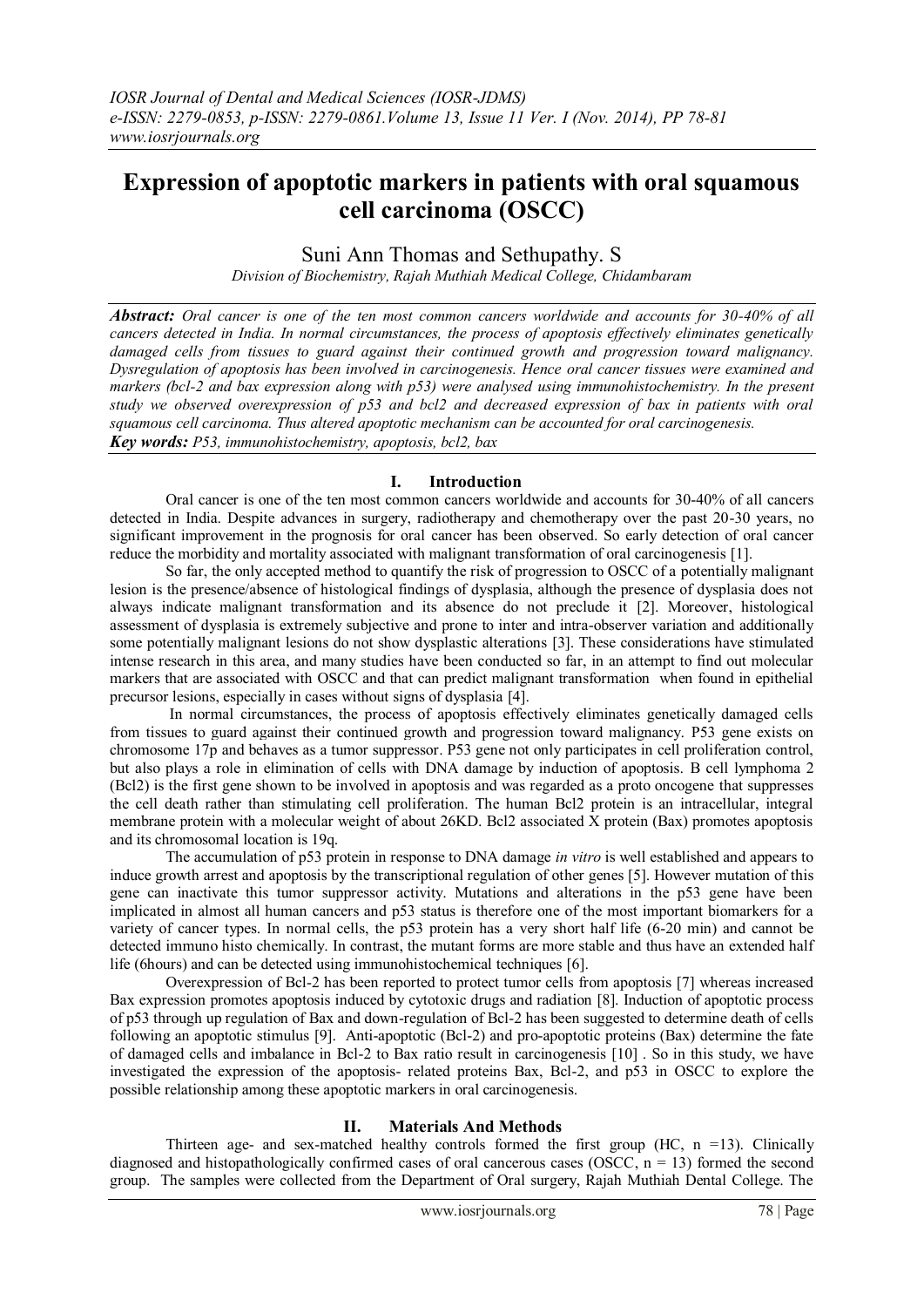age ranged from 40 to 60 years. The study was approved by Institutional Human Ethical Committee of Rajah Muthiah Medical College and informed consent was obtained from all subjects before sample collection. Patients with diabetes mellitus or any other systemic diseases were excluded from the study.

All subjects were subjected to biopsy procedure and specimens were fixed in 10% of neutral buffered formalin and embedded in paraffin wax and H&E staining done for all the samples before proceeding to immunohistochemistry staining. Formalin fixed paraffin embedded blocks were sectioned at 4µm and transferred to precoated slide [(Bio Genex Optiplus TM) Bio Genex, Fremont, CA]. The sections were deparaffinised in xylene and rehydrated in ethanol solution. Antigen retrieval was performed in 10mM citrate buffer (pH6.0) using a pressure cooker (10min) and cooled at room temperature. Endogenous peroxidase was blocked with 0.3% H2O<sup>2</sup> in methanol for 30 min. Non specific binding was blocked with protein block solution for 8 min at room temperature. Following rinsing with wash buffer, sections were incubated for 1hr with antihuman p53 mouse monoclonal antibody (Novocastra, New castle, UK RTU -ready to use), bcl2 for 30 min at a 1:50 dilution (Path insitu, Minnesota, USA), Bax incubated for 30 min (Biogenex San Ramon CA). The sections were then incubated with their corresponding secondary antibodies, (Horseradish Peroxidase, Thermoscientific, Fremont, CA) for 30 minutes at room temperature. The antigen- antibody complex was detected using 3, 3' diaminobenzidine (DAB) (Sigma, St.Louis, MO, USA). The immunostained slides were counterstained with mayer's hematoxylin for 5 minutes and covered with a mounting medium. Negative controls were employed in which the primary antibody was replaced by phosphate buffered saline. Positively stained cells were counted under a microscope using 200X magnification in a minimum of five selected areas with frequent positive staining.





www.iosrjournals.org 79 | Page

*(a) (b)*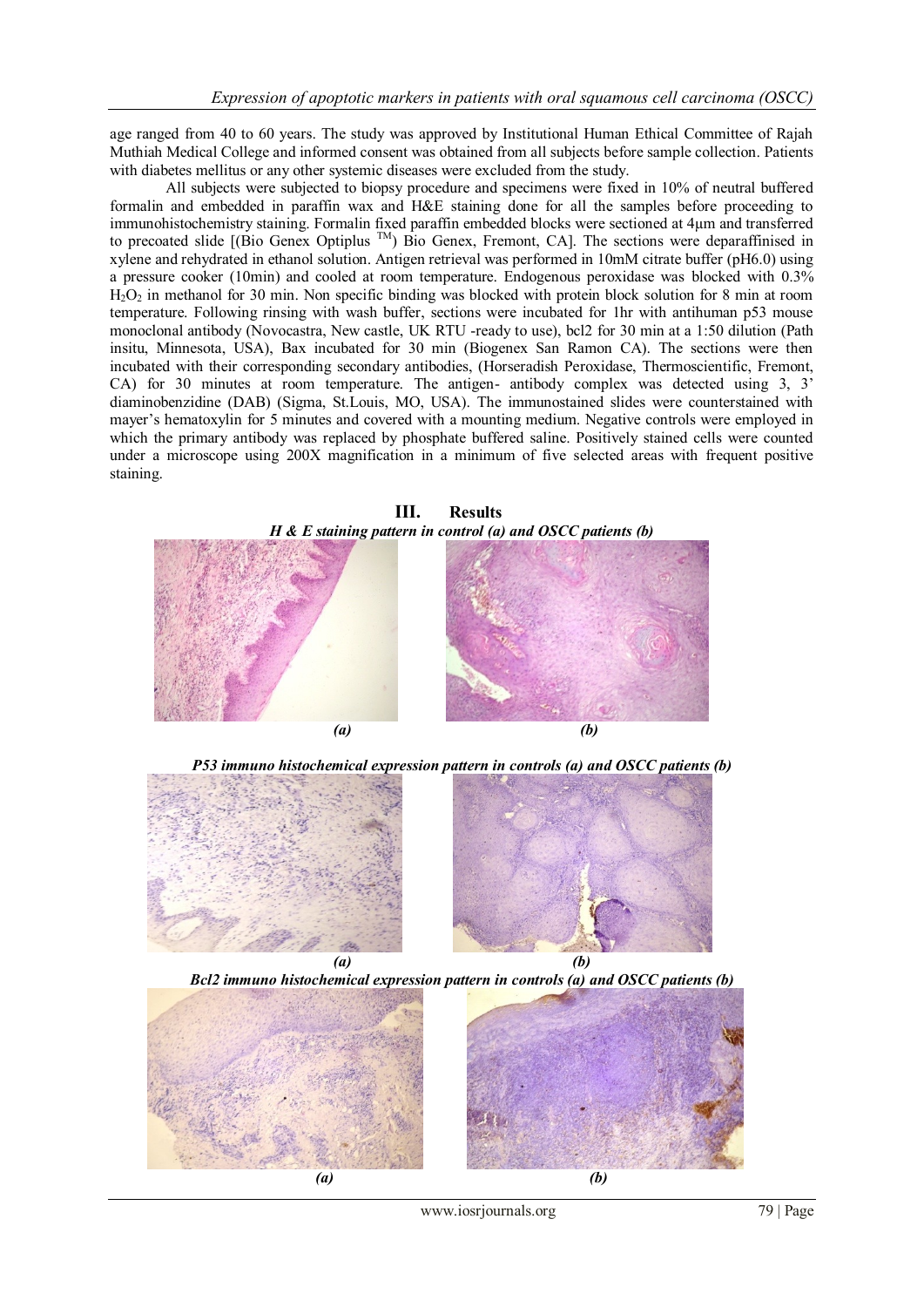



*Table: 1Comparison of staining intensity in OSCC patients with controls*

| $\sim$<br>Samples                                | D52<br>roo |  |   |  | Bcl <sub>2</sub> |  |             |   | Bax |   |   |  |
|--------------------------------------------------|------------|--|---|--|------------------|--|-------------|---|-----|---|---|--|
| $\sim$<br>Staining intensity                     |            |  | ∼ |  |                  |  | $\sim$<br>∼ | ۰ |     |   | ∸ |  |
| Controls                                         | $\sim$     |  |   |  | . .              |  |             |   |     | - |   |  |
| OSCC                                             |            |  |   |  |                  |  |             |   | 10  |   |   |  |
| $\mathbf{1}$ $\mathbf{1}$ $\mathbf{2}$<br>$\sim$ |            |  |   |  |                  |  |             |   |     |   |   |  |

0-No expression, 1+- mild, 2+- moderate, 3+- strong

### **IV. Discussion**

The identification of molecular markers that provide an insight into the potential behaviour or aggressiveness of tumors is a necessary step for the improvement of cancer treatment. As per our study, all the OSCC samples showed mutant p53 expression where as none of the control samples showed expression. Bcl2 was expressed in 85% of OSCC samples where as control samples were negative for bcl2 expression. Bax expression was low in OSCC samples (23%) when compared with control samples (57%). This indicates of a lesser pro apoptotic bax expression which might have contributed to oral cancer.

It is widely accepted that OSCC develops as a result of accumulation of genetic errors in the same tissue [11] and that mutations in the TP53 gene leading to loss of function is one the most common genetic damage found in human tumour and in OSCC. TP53 mutations may result in an over-production of P53 inactive proteins which accumulate in the epithelium or due to delayed/ partial degradation [12].

The balance between cell proliferation and apoptosis determines growth in both normal tissue and in cancer. This balance is controlled by many factors of which the Bcl-2 family, particularly Bcl-2, and Bax, play an important role [13]. The Bcl-2 protein, an anti-apoptotic marker and its over-expression has been reported in several tumors including breast, thyroid, lung and skin carcinomas [14]. In oral carcinomas, over expression of Bcl-2 from 7% to 60% has been reported from developed countries while Ravi *et al.,* and Kannan *et al.,* reported 100% and 23% Bcl-2 expression respectively, in oral cancers from India[15,16,17]. It has been suggested that apoptosis is a barrier against cancer. In our study all normal epithelium was negative for Bcl-2 expression. Lack of Bcl-2 expression in normal has also been reported by other investigators [18].

The Bcl-2 gene is a proto-oncogene whose protein product inhibits apoptosis. Its role is associated with keeping cells alive, but not by stimulating them to proliferate, as other proto-oncogenes do. Even though increased Bcl-2 expression does not seem to be a required factor for the progression of the neoplastic process, it may play a significant role in early carcinogenesis. The proapoptotic protein Bax plays an important role in defense against cancer as it mediates apoptosis in response to genotoxic stress. It has been shown that Bax can bind to Bcl-2, resulting in inactivation of the antiapoptotic action of Bcl-2 [19]. Bax is expressed in normal epithelium. It has been reported that patients with oral cancer along with Bax expression had a better prognosis than those without Bax expression [20]

Bax expression was noticed in the cytoplasm uniformly in all cell layers of the normal squamous epithelium. Decreased expression of Bax in the cancerous tissues may reduce apoptotic cell death as well as accelerate their growth [21]. A positive association between loss of Bax immune positivity and shorter survival of patients with metastatic breast adeno carcinoma has been shown [22]. An inverse correlation between p53 and Bax immuno staining has been reported in oral carcinoma [23]. Our results support these observations.

## **V. Conclusion**

Apoptotic mechanism is dysregulated in oral carcinogenesis as evidenced by expression of mutant p53 protein along with increased Bcl2 and decreased Bax expression. Further, exonic studies of the mutant p53, in p53 expressed samples can be explored for common mutation.